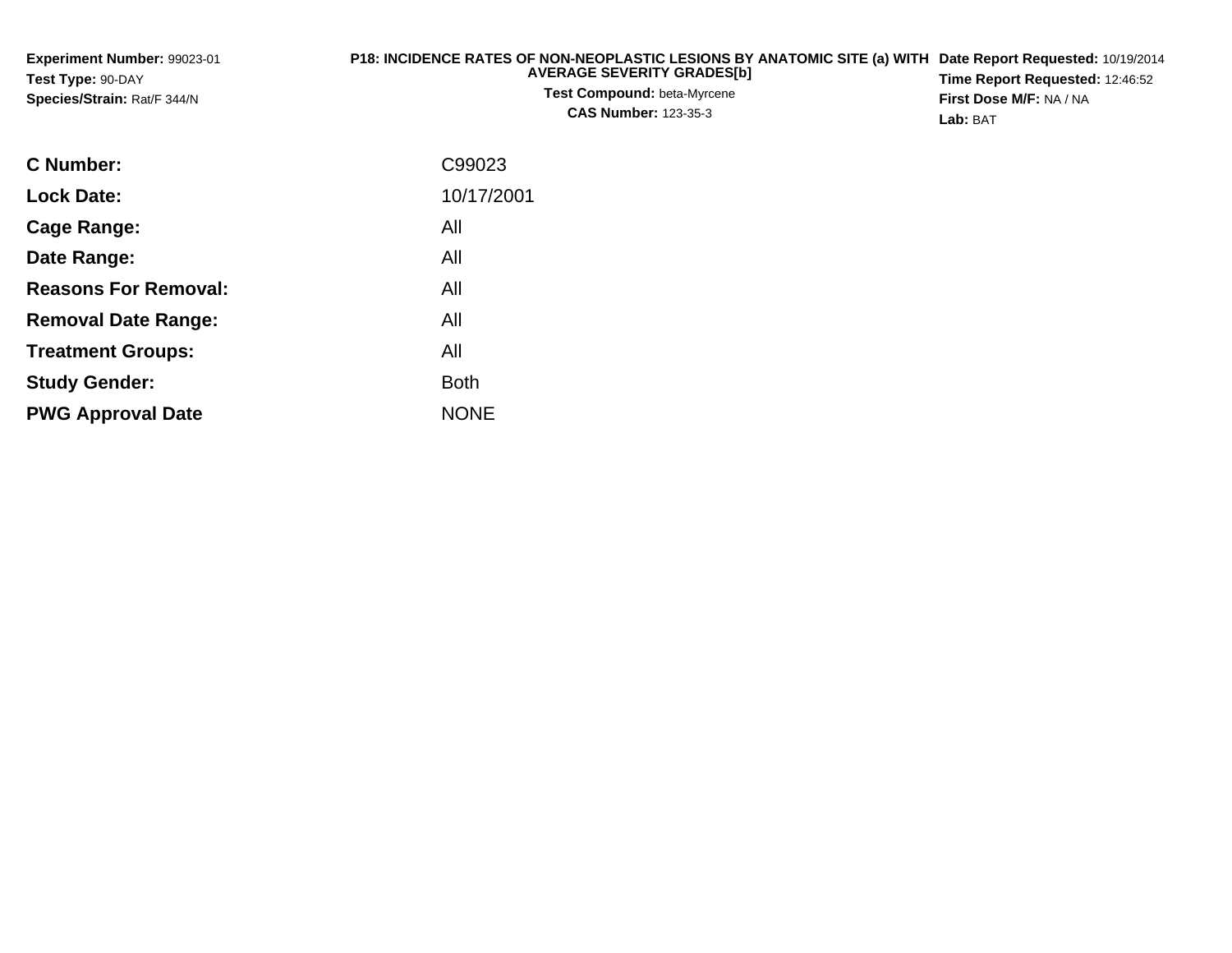| 0 G/KG<br>F 344/N Rat MALE<br>0.25 G/KG<br>G/KG<br>G/KG<br>G/KG<br>G/KG<br>0.5<br>1.0<br>4.0<br>2.0<br><b>Disposition Summary</b><br>10<br>10<br>10<br>10<br>10<br><b>Animals Initially In Study</b><br>10<br><b>Early Deaths</b><br><b>Dosing Accident</b><br>1<br>$\mathbf{1}$<br><b>Moribund Sacrifice</b><br>$\mathbf{2}$<br><b>Natural Death</b><br>$\mathbf{2}$<br>8<br><b>Survivors</b><br>$10$<br><b>Terminal Sacrifice</b><br>10<br>$\boldsymbol{9}$<br>9<br>8<br>10<br>10<br>10<br>10<br>10<br>$10$<br><b>Animals Examined Microscopically</b><br><b>ALIMENTARY SYSTEM</b><br>(0)<br>(1)<br>(1)<br>(10)<br>(10)<br>(10)<br>Esophagus<br>Perforation<br>1[4.0]<br>(1)<br>Intestine Large, Cecum<br>(10)<br>(0)<br>(1)<br>(10)<br>(10)<br>Intestine Large, Colon<br>(0)<br>(1)<br>(1)<br>(10)<br>(10)<br>(10)<br>Intestine Large, Rectum<br>(1)<br>(10)<br>(0)<br>(1)<br>(10)<br>(10)<br>Intestine Small, Duodenum<br>(1)<br>(0)<br>(1)<br>(10)<br>(10)<br>(10)<br>Intestine Small, Ileum<br>(1)<br>(10)<br>(0)<br>(1)<br>(10)<br>(10)<br>Intestine Small, Jejunum<br>(10)<br>(0)<br>(1)<br>(1)<br>(10)<br>(10)<br>Atrophy<br>2[2.0]<br>(0)<br>(2)<br>(1)<br>(10)<br>(10)<br>Liver<br>(10)<br>Fibrosis, Focal<br>1[1.0]<br>Hepatodiaphragmatic Nodule<br>$\mathbf{1}$<br>$\overline{1}$<br>Inflammation, Chronic<br>1[1.0]<br>(0)<br>(0)<br>(0)<br>Oral Mucosa<br>(0)<br>(2)<br>(0)<br>Inflammation, Chronic<br>1[2.0]<br>(1)<br>(10)<br>(10)<br>(0)<br>(1)<br>(10)<br>Pancreas<br>1[1.0]<br>1[1.0]<br>Acinus, Atrophy<br>Salivary Glands | Experiment Number: 99023-01<br>Test Type: 90-DAY<br>Species/Strain: Rat/F 344/N |      | P18: INCIDENCE RATES OF NON-NEOPLASTIC LESIONS BY ANATOMIC SITE (a) WITH Date Report Requested: 10/19/2014<br>Time Report Requested: 12:46:52<br>First Dose M/F: NA / NA<br>Lab: BAT |     |     |      |      |
|---------------------------------------------------------------------------------------------------------------------------------------------------------------------------------------------------------------------------------------------------------------------------------------------------------------------------------------------------------------------------------------------------------------------------------------------------------------------------------------------------------------------------------------------------------------------------------------------------------------------------------------------------------------------------------------------------------------------------------------------------------------------------------------------------------------------------------------------------------------------------------------------------------------------------------------------------------------------------------------------------------------------------------------------------------------------------------------------------------------------------------------------------------------------------------------------------------------------------------------------------------------------------------------------------------------------------------------------------------------------------------------------------------------------------------------------------------------------------------------------------------------------------------------------------|---------------------------------------------------------------------------------|------|--------------------------------------------------------------------------------------------------------------------------------------------------------------------------------------|-----|-----|------|------|
|                                                                                                                                                                                                                                                                                                                                                                                                                                                                                                                                                                                                                                                                                                                                                                                                                                                                                                                                                                                                                                                                                                                                                                                                                                                                                                                                                                                                                                                                                                                                                   |                                                                                 |      |                                                                                                                                                                                      |     |     |      |      |
|                                                                                                                                                                                                                                                                                                                                                                                                                                                                                                                                                                                                                                                                                                                                                                                                                                                                                                                                                                                                                                                                                                                                                                                                                                                                                                                                                                                                                                                                                                                                                   |                                                                                 |      |                                                                                                                                                                                      |     |     |      |      |
|                                                                                                                                                                                                                                                                                                                                                                                                                                                                                                                                                                                                                                                                                                                                                                                                                                                                                                                                                                                                                                                                                                                                                                                                                                                                                                                                                                                                                                                                                                                                                   |                                                                                 |      |                                                                                                                                                                                      |     |     |      |      |
|                                                                                                                                                                                                                                                                                                                                                                                                                                                                                                                                                                                                                                                                                                                                                                                                                                                                                                                                                                                                                                                                                                                                                                                                                                                                                                                                                                                                                                                                                                                                                   |                                                                                 |      |                                                                                                                                                                                      |     |     |      |      |
|                                                                                                                                                                                                                                                                                                                                                                                                                                                                                                                                                                                                                                                                                                                                                                                                                                                                                                                                                                                                                                                                                                                                                                                                                                                                                                                                                                                                                                                                                                                                                   |                                                                                 |      |                                                                                                                                                                                      |     |     |      |      |
|                                                                                                                                                                                                                                                                                                                                                                                                                                                                                                                                                                                                                                                                                                                                                                                                                                                                                                                                                                                                                                                                                                                                                                                                                                                                                                                                                                                                                                                                                                                                                   |                                                                                 |      |                                                                                                                                                                                      |     |     |      |      |
|                                                                                                                                                                                                                                                                                                                                                                                                                                                                                                                                                                                                                                                                                                                                                                                                                                                                                                                                                                                                                                                                                                                                                                                                                                                                                                                                                                                                                                                                                                                                                   |                                                                                 |      |                                                                                                                                                                                      |     |     |      |      |
|                                                                                                                                                                                                                                                                                                                                                                                                                                                                                                                                                                                                                                                                                                                                                                                                                                                                                                                                                                                                                                                                                                                                                                                                                                                                                                                                                                                                                                                                                                                                                   |                                                                                 |      |                                                                                                                                                                                      |     |     |      |      |
|                                                                                                                                                                                                                                                                                                                                                                                                                                                                                                                                                                                                                                                                                                                                                                                                                                                                                                                                                                                                                                                                                                                                                                                                                                                                                                                                                                                                                                                                                                                                                   |                                                                                 |      |                                                                                                                                                                                      |     |     |      |      |
|                                                                                                                                                                                                                                                                                                                                                                                                                                                                                                                                                                                                                                                                                                                                                                                                                                                                                                                                                                                                                                                                                                                                                                                                                                                                                                                                                                                                                                                                                                                                                   |                                                                                 |      |                                                                                                                                                                                      |     |     |      |      |
|                                                                                                                                                                                                                                                                                                                                                                                                                                                                                                                                                                                                                                                                                                                                                                                                                                                                                                                                                                                                                                                                                                                                                                                                                                                                                                                                                                                                                                                                                                                                                   |                                                                                 |      |                                                                                                                                                                                      |     |     |      |      |
|                                                                                                                                                                                                                                                                                                                                                                                                                                                                                                                                                                                                                                                                                                                                                                                                                                                                                                                                                                                                                                                                                                                                                                                                                                                                                                                                                                                                                                                                                                                                                   |                                                                                 |      |                                                                                                                                                                                      |     |     |      |      |
|                                                                                                                                                                                                                                                                                                                                                                                                                                                                                                                                                                                                                                                                                                                                                                                                                                                                                                                                                                                                                                                                                                                                                                                                                                                                                                                                                                                                                                                                                                                                                   |                                                                                 |      |                                                                                                                                                                                      |     |     |      |      |
|                                                                                                                                                                                                                                                                                                                                                                                                                                                                                                                                                                                                                                                                                                                                                                                                                                                                                                                                                                                                                                                                                                                                                                                                                                                                                                                                                                                                                                                                                                                                                   |                                                                                 |      |                                                                                                                                                                                      |     |     |      |      |
|                                                                                                                                                                                                                                                                                                                                                                                                                                                                                                                                                                                                                                                                                                                                                                                                                                                                                                                                                                                                                                                                                                                                                                                                                                                                                                                                                                                                                                                                                                                                                   |                                                                                 |      |                                                                                                                                                                                      |     |     |      |      |
|                                                                                                                                                                                                                                                                                                                                                                                                                                                                                                                                                                                                                                                                                                                                                                                                                                                                                                                                                                                                                                                                                                                                                                                                                                                                                                                                                                                                                                                                                                                                                   |                                                                                 |      |                                                                                                                                                                                      |     |     |      |      |
|                                                                                                                                                                                                                                                                                                                                                                                                                                                                                                                                                                                                                                                                                                                                                                                                                                                                                                                                                                                                                                                                                                                                                                                                                                                                                                                                                                                                                                                                                                                                                   |                                                                                 |      |                                                                                                                                                                                      |     |     |      |      |
|                                                                                                                                                                                                                                                                                                                                                                                                                                                                                                                                                                                                                                                                                                                                                                                                                                                                                                                                                                                                                                                                                                                                                                                                                                                                                                                                                                                                                                                                                                                                                   |                                                                                 |      |                                                                                                                                                                                      |     |     |      |      |
|                                                                                                                                                                                                                                                                                                                                                                                                                                                                                                                                                                                                                                                                                                                                                                                                                                                                                                                                                                                                                                                                                                                                                                                                                                                                                                                                                                                                                                                                                                                                                   |                                                                                 |      |                                                                                                                                                                                      |     |     |      |      |
|                                                                                                                                                                                                                                                                                                                                                                                                                                                                                                                                                                                                                                                                                                                                                                                                                                                                                                                                                                                                                                                                                                                                                                                                                                                                                                                                                                                                                                                                                                                                                   |                                                                                 |      |                                                                                                                                                                                      |     |     |      |      |
|                                                                                                                                                                                                                                                                                                                                                                                                                                                                                                                                                                                                                                                                                                                                                                                                                                                                                                                                                                                                                                                                                                                                                                                                                                                                                                                                                                                                                                                                                                                                                   |                                                                                 |      |                                                                                                                                                                                      |     |     |      |      |
|                                                                                                                                                                                                                                                                                                                                                                                                                                                                                                                                                                                                                                                                                                                                                                                                                                                                                                                                                                                                                                                                                                                                                                                                                                                                                                                                                                                                                                                                                                                                                   |                                                                                 |      |                                                                                                                                                                                      |     |     |      |      |
|                                                                                                                                                                                                                                                                                                                                                                                                                                                                                                                                                                                                                                                                                                                                                                                                                                                                                                                                                                                                                                                                                                                                                                                                                                                                                                                                                                                                                                                                                                                                                   |                                                                                 |      |                                                                                                                                                                                      |     |     |      |      |
|                                                                                                                                                                                                                                                                                                                                                                                                                                                                                                                                                                                                                                                                                                                                                                                                                                                                                                                                                                                                                                                                                                                                                                                                                                                                                                                                                                                                                                                                                                                                                   |                                                                                 |      |                                                                                                                                                                                      |     |     |      |      |
|                                                                                                                                                                                                                                                                                                                                                                                                                                                                                                                                                                                                                                                                                                                                                                                                                                                                                                                                                                                                                                                                                                                                                                                                                                                                                                                                                                                                                                                                                                                                                   |                                                                                 |      |                                                                                                                                                                                      |     |     |      |      |
|                                                                                                                                                                                                                                                                                                                                                                                                                                                                                                                                                                                                                                                                                                                                                                                                                                                                                                                                                                                                                                                                                                                                                                                                                                                                                                                                                                                                                                                                                                                                                   |                                                                                 |      |                                                                                                                                                                                      |     |     |      |      |
|                                                                                                                                                                                                                                                                                                                                                                                                                                                                                                                                                                                                                                                                                                                                                                                                                                                                                                                                                                                                                                                                                                                                                                                                                                                                                                                                                                                                                                                                                                                                                   |                                                                                 |      |                                                                                                                                                                                      |     |     |      |      |
|                                                                                                                                                                                                                                                                                                                                                                                                                                                                                                                                                                                                                                                                                                                                                                                                                                                                                                                                                                                                                                                                                                                                                                                                                                                                                                                                                                                                                                                                                                                                                   |                                                                                 |      |                                                                                                                                                                                      |     |     |      |      |
|                                                                                                                                                                                                                                                                                                                                                                                                                                                                                                                                                                                                                                                                                                                                                                                                                                                                                                                                                                                                                                                                                                                                                                                                                                                                                                                                                                                                                                                                                                                                                   |                                                                                 | (10) | (0)                                                                                                                                                                                  | (1) | (1) | (10) | (10) |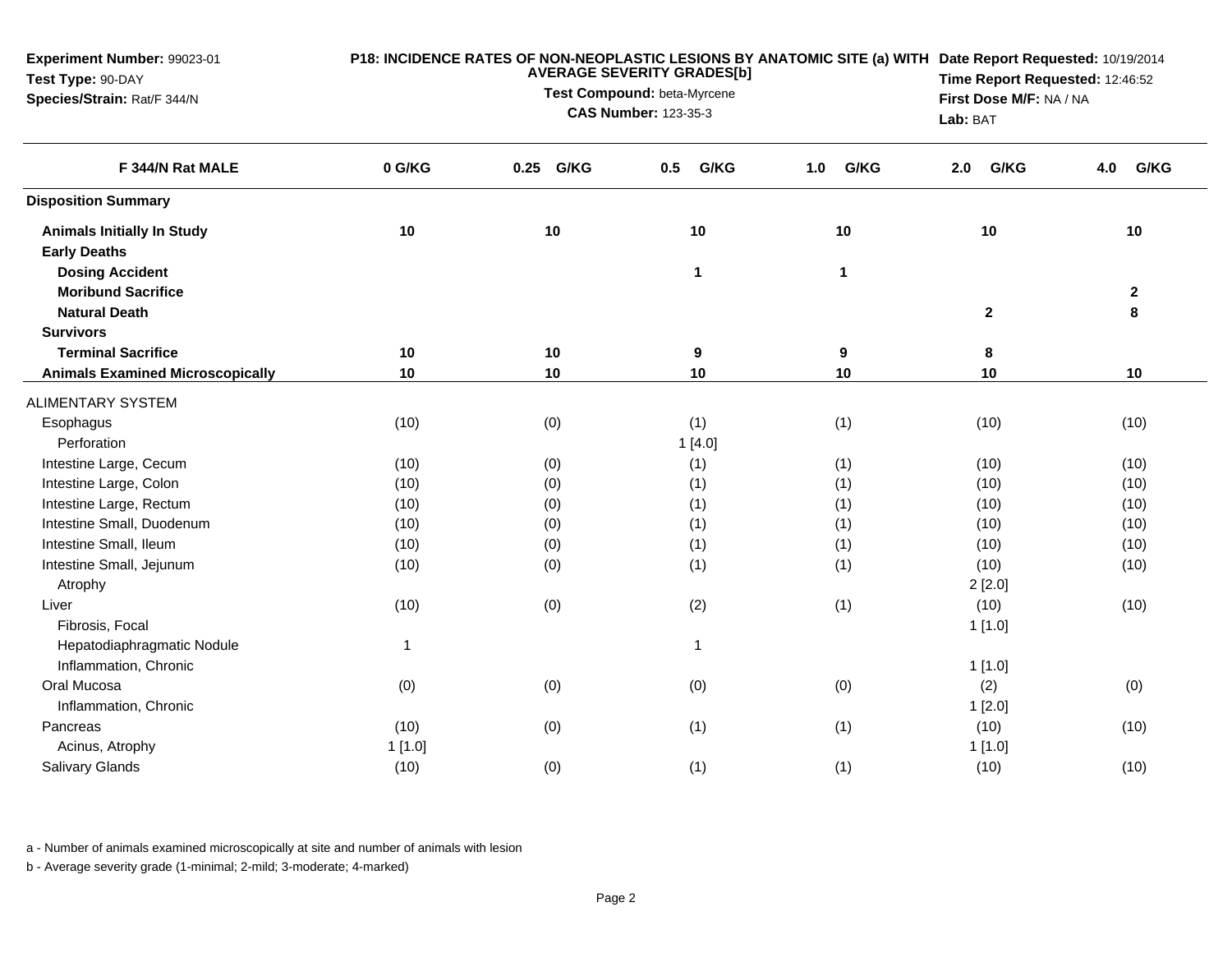| Experiment Number: 99023-01<br>Test Type: 90-DAY<br>Species/Strain: Rat/F 344/N |        | P18: INCIDENCE RATES OF NON-NEOPLASTIC LESIONS BY ANATOMIC SITE (a) WITH Date Report Requested: 10/19/2014<br>Time Report Requested: 12:46:52<br>First Dose M/F: NA / NA<br>Lab: BAT |             |             |             |             |
|---------------------------------------------------------------------------------|--------|--------------------------------------------------------------------------------------------------------------------------------------------------------------------------------------|-------------|-------------|-------------|-------------|
| F 344/N Rat MALE                                                                | 0 G/KG | 0.25 G/KG                                                                                                                                                                            | G/KG<br>0.5 | G/KG<br>1.0 | G/KG<br>2.0 | G/KG<br>4.0 |
| Stomach, Forestomach                                                            | (10)   | (0)                                                                                                                                                                                  | (1)         | (10)        | (10)        | (10)        |
| Inflammation, Acute                                                             |        |                                                                                                                                                                                      |             |             | 1[1.0]      | 9[2.3]      |
| Ulcer                                                                           |        |                                                                                                                                                                                      |             |             |             | 5[2.4]      |
| Stomach, Glandular                                                              | (10)   | (0)                                                                                                                                                                                  | (1)         | (1)         | (10)        | (10)        |
| CARDIOVASCULAR SYSTEM                                                           |        |                                                                                                                                                                                      |             |             |             |             |
| <b>Blood Vessel</b>                                                             | (10)   | (0)                                                                                                                                                                                  | (1)         | (1)         | (10)        | (10)        |
| Heart                                                                           | (10)   | (0)                                                                                                                                                                                  | (1)         | (1)         | (10)        | (10)        |
| Inflammation, Chronic Active                                                    | 5[1.0] |                                                                                                                                                                                      |             |             |             |             |
| <b>ENDOCRINE SYSTEM</b>                                                         |        |                                                                                                                                                                                      |             |             |             |             |
| <b>Adrenal Cortex</b>                                                           | (10)   | (0)                                                                                                                                                                                  | (1)         | (1)         | (10)        | (10)        |
| Hemorrhage                                                                      |        |                                                                                                                                                                                      |             |             | 1[2.0]      |             |
| Hyperplasia, Focal                                                              | 2[1.0] |                                                                                                                                                                                      |             |             |             |             |
| Adrenal Medulla                                                                 | (10)   | (0)                                                                                                                                                                                  | (1)         | (1)         | (10)        | (10)        |
| Islets, Pancreatic                                                              | (10)   | (0)                                                                                                                                                                                  | (1)         | (1)         | (10)        | (10)        |
| Parathyroid Gland                                                               | (10)   | (0)                                                                                                                                                                                  | (1)         | (1)         | (9)         | (9)         |
| <b>Pituitary Gland</b>                                                          | (10)   | (0)                                                                                                                                                                                  | (1)         | (1)         | (10)        | (10)        |
| <b>Thyroid Gland</b>                                                            | (10)   | (0)                                                                                                                                                                                  | (1)         | (1)         | (10)        | (10)        |
| <b>GENERAL BODY SYSTEM</b>                                                      |        |                                                                                                                                                                                      |             |             |             |             |
| None                                                                            |        |                                                                                                                                                                                      |             |             |             |             |
| <b>GENITAL SYSTEM</b>                                                           |        |                                                                                                                                                                                      |             |             |             |             |
| Epididymis                                                                      | (10)   | (0)                                                                                                                                                                                  | (1)         | (1)         | (10)        | (10)        |
| Degeneration                                                                    |        |                                                                                                                                                                                      |             |             | 1[4.0]      |             |
| <b>Preputial Gland</b>                                                          | (10)   | (0)                                                                                                                                                                                  | (1)         | (1)         | (10)        | (10)        |
| Inflammation, Suppurative                                                       |        |                                                                                                                                                                                      |             |             |             | 1[4.0]      |
| Prostate                                                                        | (10)   | (0)                                                                                                                                                                                  | (1)         | (1)         | (10)        | (10)        |
| Seminal Vesicle                                                                 | (10)   | (0)                                                                                                                                                                                  | (1)         | (1)         | (10)        | (9)         |
| Atrophy                                                                         |        |                                                                                                                                                                                      |             |             | 1[4.0]      |             |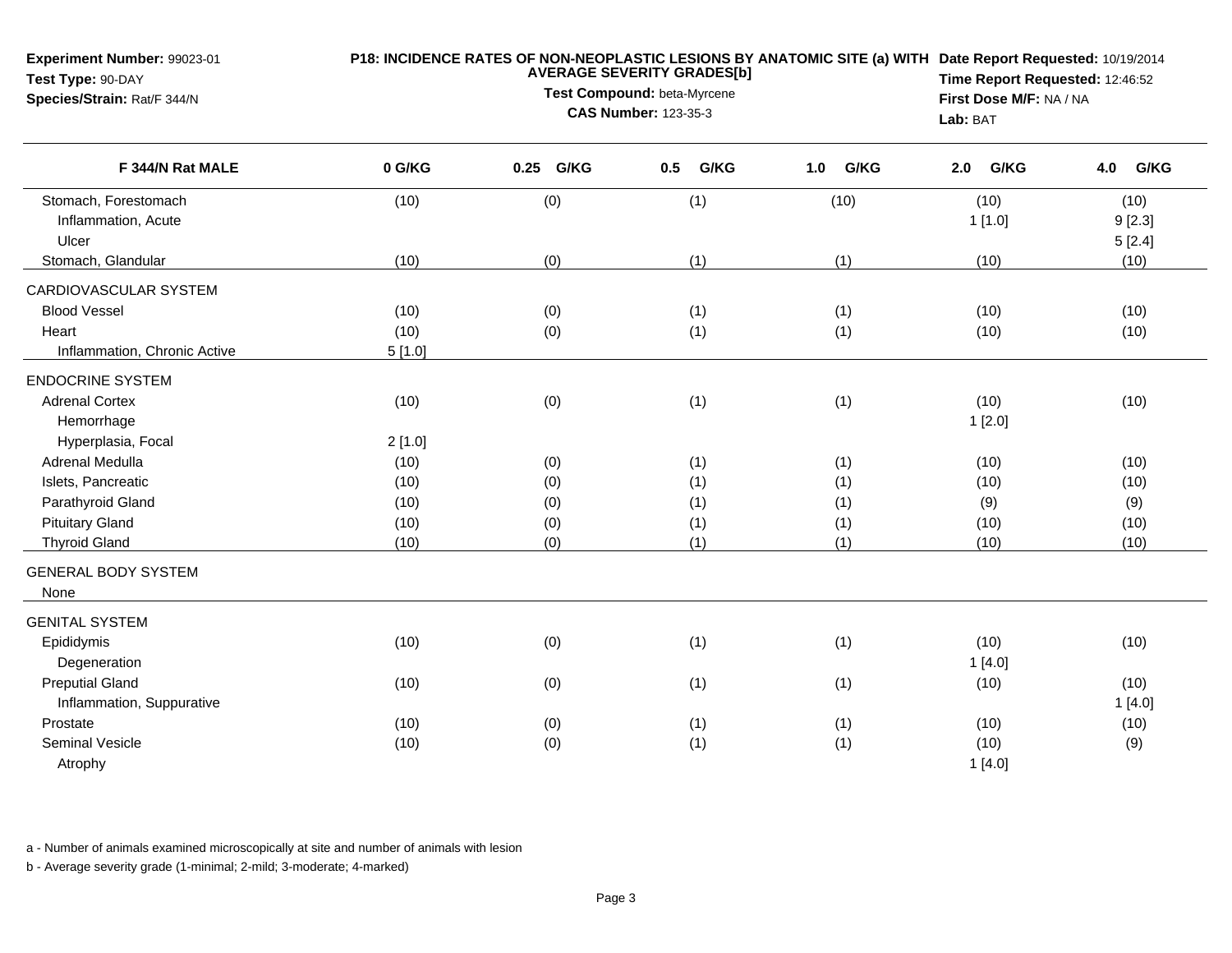| Experiment Number: 99023-01<br>Test Type: 90-DAY<br>Species/Strain: Rat/F 344/N | P18: INCIDENCE RATES OF NON-NEOPLASTIC LESIONS BY ANATOMIC SITE (a) WITH Date Report Requested: 10/19/2014<br><b>AVERAGE SEVERITY GRADES[b]</b><br>Test Compound: beta-Myrcene<br><b>CAS Number: 123-35-3</b> |           |             |             |             | Time Report Requested: 12:46:52<br>First Dose M/F: NA / NA<br>Lab: BAT |  |
|---------------------------------------------------------------------------------|---------------------------------------------------------------------------------------------------------------------------------------------------------------------------------------------------------------|-----------|-------------|-------------|-------------|------------------------------------------------------------------------|--|
| F 344/N Rat MALE                                                                | 0 G/KG                                                                                                                                                                                                        | 0.25 G/KG | G/KG<br>0.5 | 1.0<br>G/KG | G/KG<br>2.0 | G/KG<br>4.0                                                            |  |
| <b>Testes</b>                                                                   | (10)                                                                                                                                                                                                          | (0)       | (1)         | (1)         | (10)        | (10)                                                                   |  |
| Germinal Epith, Degeneration                                                    |                                                                                                                                                                                                               |           |             |             | 1[2.0]      |                                                                        |  |
| <b>HEMATOPOIETIC SYSTEM</b>                                                     |                                                                                                                                                                                                               |           |             |             |             |                                                                        |  |
| <b>Bone Marrow</b>                                                              | (10)                                                                                                                                                                                                          | (0)       | (1)         | (1)         | (10)        | (10)                                                                   |  |
| Lymph Node                                                                      | (1)                                                                                                                                                                                                           | (2)       | (4)         | (1)         | (0)         | (0)                                                                    |  |
| Deep Cervical, Ectasia                                                          | 1[2.0]                                                                                                                                                                                                        | 2[3.0]    | 4[1.5]      | 1[2.0]      |             |                                                                        |  |
| Deep Cervical, Hyperplasia, Lymphoid                                            | 1[3.0]                                                                                                                                                                                                        | 2[2.0]    | 4[2.8]      | 1[3.0]      |             |                                                                        |  |
| Lymph Node, Mandibular                                                          | (0)                                                                                                                                                                                                           | (0)       | (0)         | (1)         | (0)         | (0)                                                                    |  |
| Lymph Node, Mesenteric                                                          | (10)                                                                                                                                                                                                          | (0)       | (1)         | (1)         | (10)        | (10)                                                                   |  |
| Atrophy                                                                         |                                                                                                                                                                                                               |           |             | 1[1.0]      | 6[1.7]      |                                                                        |  |
| Spleen                                                                          | (10)                                                                                                                                                                                                          | (10)      | (10)        | (10)        | (10)        | (10)                                                                   |  |
| Atrophy                                                                         |                                                                                                                                                                                                               |           | 1[2.0]      |             | 10 [1.8]    | 10 [4.0]                                                               |  |
| Thymus                                                                          | (10)                                                                                                                                                                                                          | (0)       | (1)         | (10)        | (9)         | (10)                                                                   |  |
| Atrophy                                                                         |                                                                                                                                                                                                               |           |             |             |             | 1[3.0]                                                                 |  |
| Necrosis                                                                        |                                                                                                                                                                                                               |           |             |             | 1[3.0]      | 9[3.8]                                                                 |  |
| <b>INTEGUMENTARY SYSTEM</b>                                                     |                                                                                                                                                                                                               |           |             |             |             |                                                                        |  |
| Mammary Gland                                                                   | (10)                                                                                                                                                                                                          | (0)       | (1)         | (1)         | (10)        | (10)                                                                   |  |
| Skin                                                                            | (10)                                                                                                                                                                                                          | (0)       | (1)         | (1)         | (10)        | (10)                                                                   |  |
| MUSCULOSKELETAL SYSTEM                                                          |                                                                                                                                                                                                               |           |             |             |             |                                                                        |  |
| Bone                                                                            | (10)                                                                                                                                                                                                          | (0)       | (1)         | (1)         | (10)        | (10)                                                                   |  |
| <b>Skeletal Muscle</b>                                                          | (0)                                                                                                                                                                                                           | (0)       | (1)         | (0)         | (0)         | (0)                                                                    |  |
| NERVOUS SYSTEM                                                                  |                                                                                                                                                                                                               |           |             |             |             |                                                                        |  |
| <b>Brain</b>                                                                    | (10)                                                                                                                                                                                                          | (0)       | (1)         | (1)         | (10)        | (10)                                                                   |  |
| <b>RESPIRATORY SYSTEM</b>                                                       |                                                                                                                                                                                                               |           |             |             |             |                                                                        |  |
| Lung                                                                            | (10)                                                                                                                                                                                                          | (0)       | (1)         | (1)         | (10)        | (10)                                                                   |  |
| Bronchus, Infiltration Cellular,<br>Polymorphnuclr                              |                                                                                                                                                                                                               |           |             |             | 1[2.0]      |                                                                        |  |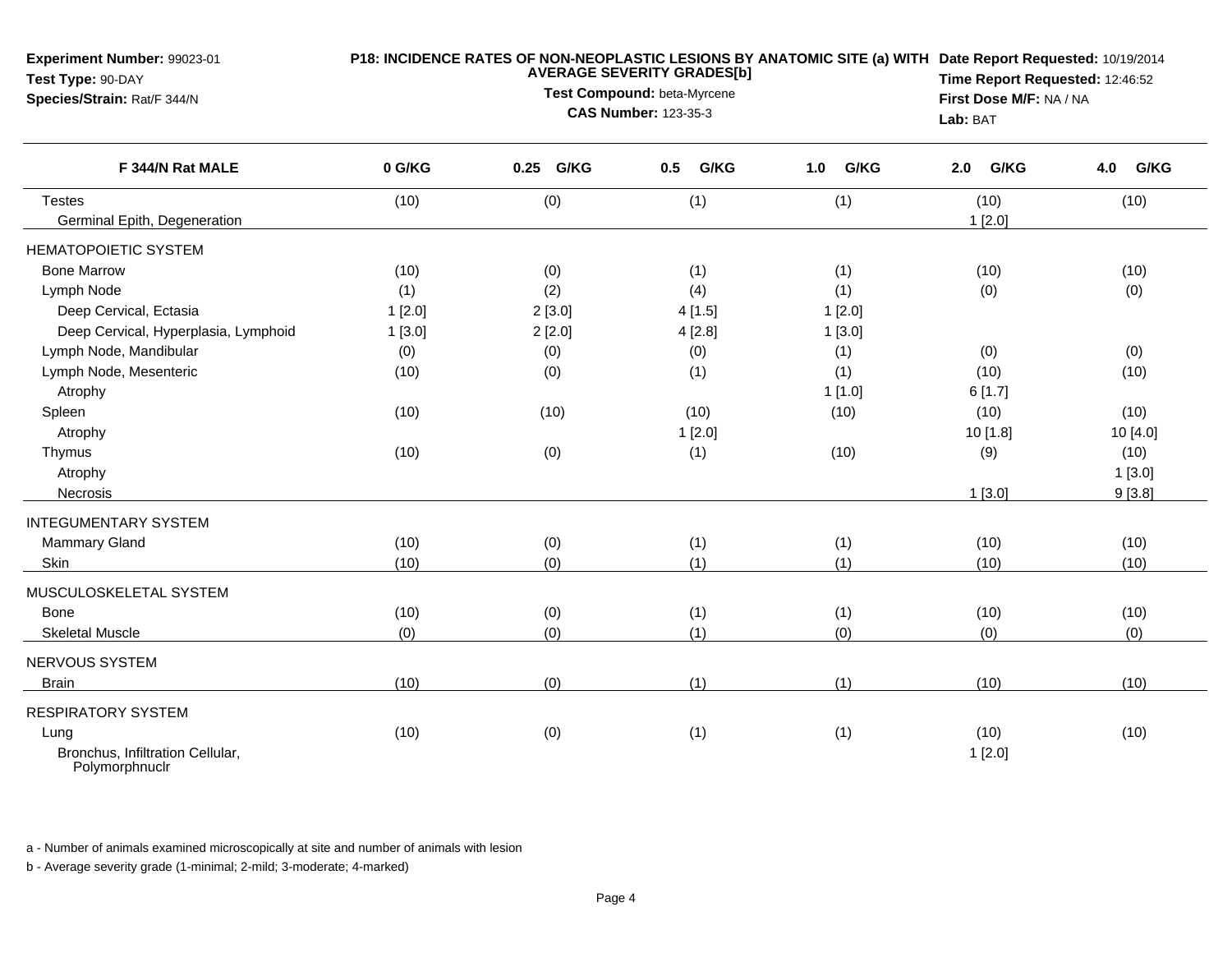| <b>Experiment Number: 99023-01</b><br>Test Type: 90-DAY<br>Species/Strain: Rat/F 344/N |        | Lab: BAT  | P18: INCIDENCE RATES OF NON-NEOPLASTIC LESIONS BY ANATOMIC SITE (a) WITH Date Report Requested: 10/19/2014<br>Time Report Requested: 12:46:52<br>First Dose M/F: NA / NA |             |             |             |
|----------------------------------------------------------------------------------------|--------|-----------|--------------------------------------------------------------------------------------------------------------------------------------------------------------------------|-------------|-------------|-------------|
| F 344/N Rat MALE                                                                       | 0 G/KG | 0.25 G/KG | G/KG<br>0.5                                                                                                                                                              | G/KG<br>1.0 | G/KG<br>2.0 | G/KG<br>4.0 |
| Congestion                                                                             |        |           |                                                                                                                                                                          | 1[2.0]      |             |             |
| Inflammation, Chronic                                                                  | 5[1.0] |           |                                                                                                                                                                          |             | 3[1.3]      |             |
| Inflammation, Suppurative                                                              |        |           |                                                                                                                                                                          |             | 1[3.0]      |             |
| Metaplasia, Osseous                                                                    | 1[1.0] |           |                                                                                                                                                                          |             |             |             |
| Nose                                                                                   | (10)   | (10)      | (10)                                                                                                                                                                     | (10)        | (10)        | (10)        |
| Inflammation, Chronic                                                                  |        |           | 1[1.0]                                                                                                                                                                   | 6[1.0]      | 8[1.1]      |             |
| Inflammation, Suppurative                                                              |        |           |                                                                                                                                                                          | 1[1.0]      | 3[1.0]      | 7[2.0]      |
| Metaplasia, Squamous                                                                   |        |           |                                                                                                                                                                          |             |             | 2[1.5]      |
| Olfactory Epi, Degeneration                                                            |        |           |                                                                                                                                                                          | 2[1.0]      | 8[2.6]      | 9[3.6]      |
| Respirat Epith, Necrosis                                                               |        |           |                                                                                                                                                                          |             |             | 9[3.6]      |
| Trachea                                                                                | (10)   | (0)       | (1)                                                                                                                                                                      | (1)         | (10)        | (10)        |
| SPECIAL SENSES SYSTEM                                                                  |        |           |                                                                                                                                                                          |             |             |             |
| Eye                                                                                    | (10)   | (0)       | (1)                                                                                                                                                                      | (1)         | (10)        | (10)        |
| Antr Chamber, Cornea, Inflammation,<br>Suppurative                                     |        |           |                                                                                                                                                                          |             | 1[3.0]      |             |
| Harderian Gland                                                                        | (10)   | (10)      | (10)                                                                                                                                                                     | (10)        | (9)         | (10)        |
| Pigmentation, Porphyrin                                                                | 1[1.0] | 3[1.0]    | 7[1.0]                                                                                                                                                                   | 8[1.1]      | 9[1.3]      | 10 [3.7]    |
| <b>Lacrimal Gland</b>                                                                  | (0)    | (0)       | (0)                                                                                                                                                                      | (0)         | (1)         | (0)         |
| Zymbal's Gland                                                                         | (0)    | (0)       | (0)                                                                                                                                                                      | (0)         | (1)         | (0)         |
| <b>URINARY SYSTEM</b>                                                                  |        |           |                                                                                                                                                                          |             |             |             |
| Kidney                                                                                 | (7)    | (10)      | (9)                                                                                                                                                                      | (10)        | (10)        | (10)        |
| Nephropathy                                                                            | 7[1.0] | 10 [1.0]  | 9[1.3]                                                                                                                                                                   | 8[1.0]      | 9[1.9]      | 1[1.0]      |
| Nephrosis                                                                              |        |           | 1[1.0]                                                                                                                                                                   | $10$ [1.0]  | 9[2.7]      |             |
| Renal Tubule, Accumulation, Hyaline<br><b>Droplet</b>                                  |        | 10 [2.0]  | 9[2.4]                                                                                                                                                                   | 10[2.1]     |             |             |
| Renal Tubule, Degeneration                                                             |        | 10 [1.0]  | 9[1.1]                                                                                                                                                                   |             |             |             |
| Renal Tubule, Necrosis                                                                 |        |           |                                                                                                                                                                          |             | 1[4.0]      | 1[2.0]      |
| <b>Urinary Bladder</b>                                                                 | (10)   | (0)       | (1)                                                                                                                                                                      | (1)         | (10)        | (10)        |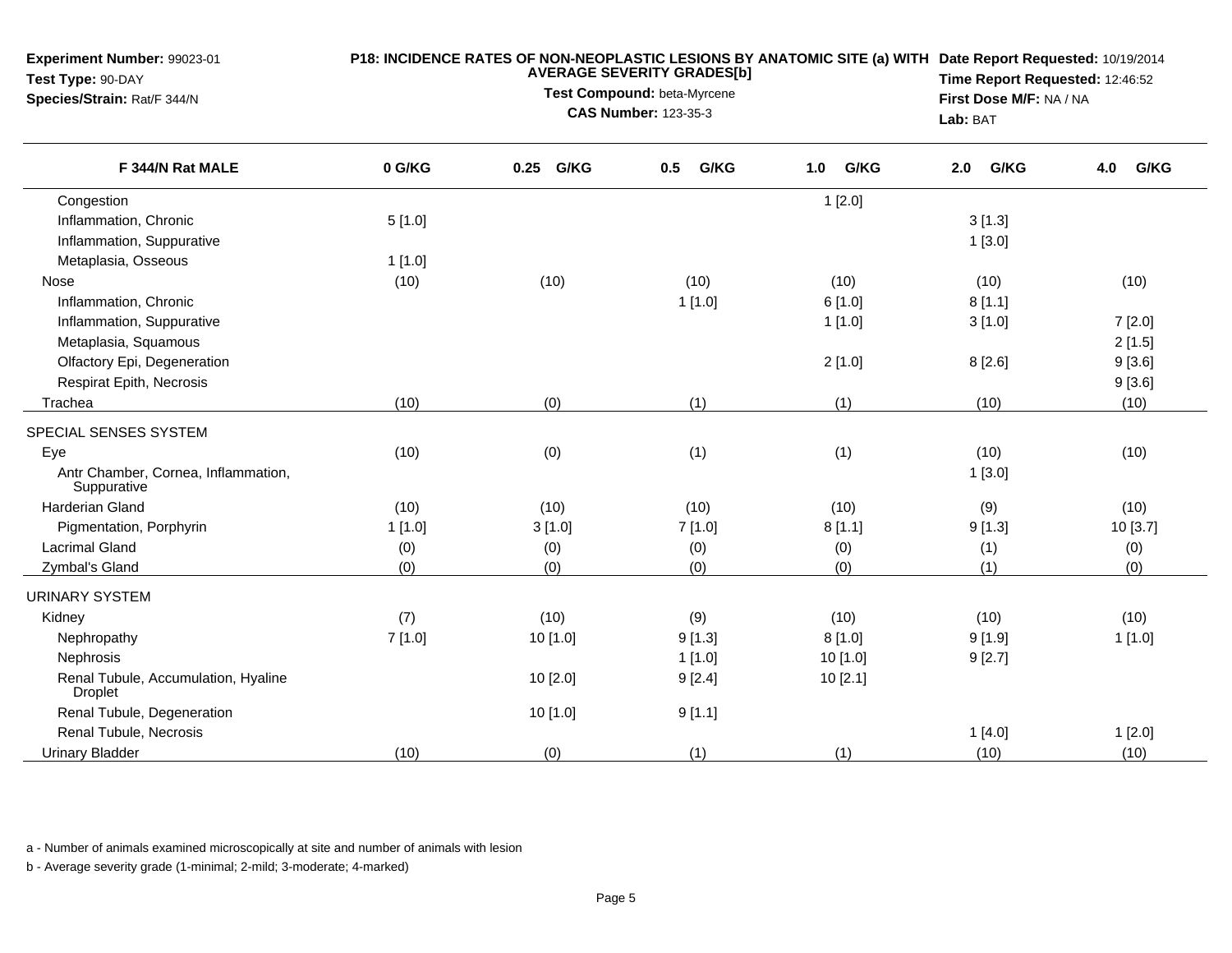**Experiment Number:** 99023-01**Test Type:** 90-DAY**Species/Strain:** Rat/F 344/N

## **P18: INCIDENCE RATES OF NON-NEOPLASTIC LESIONS BY ANATOMIC SITE (a) WITH AVERAGE SEVERITY GRADES[b] Date Report Requested:** 10/19/2014

**Test Compound:** beta-Myrcene**CAS Number:** 123-35-3

**Time Report Requested:** 12:46:52**First Dose M/F:** NA / NA**Lab:** BAT

\*\*\*END OF MALE DATA\*\*\*

a - Number of animals examined microscopically at site and number of animals with lesion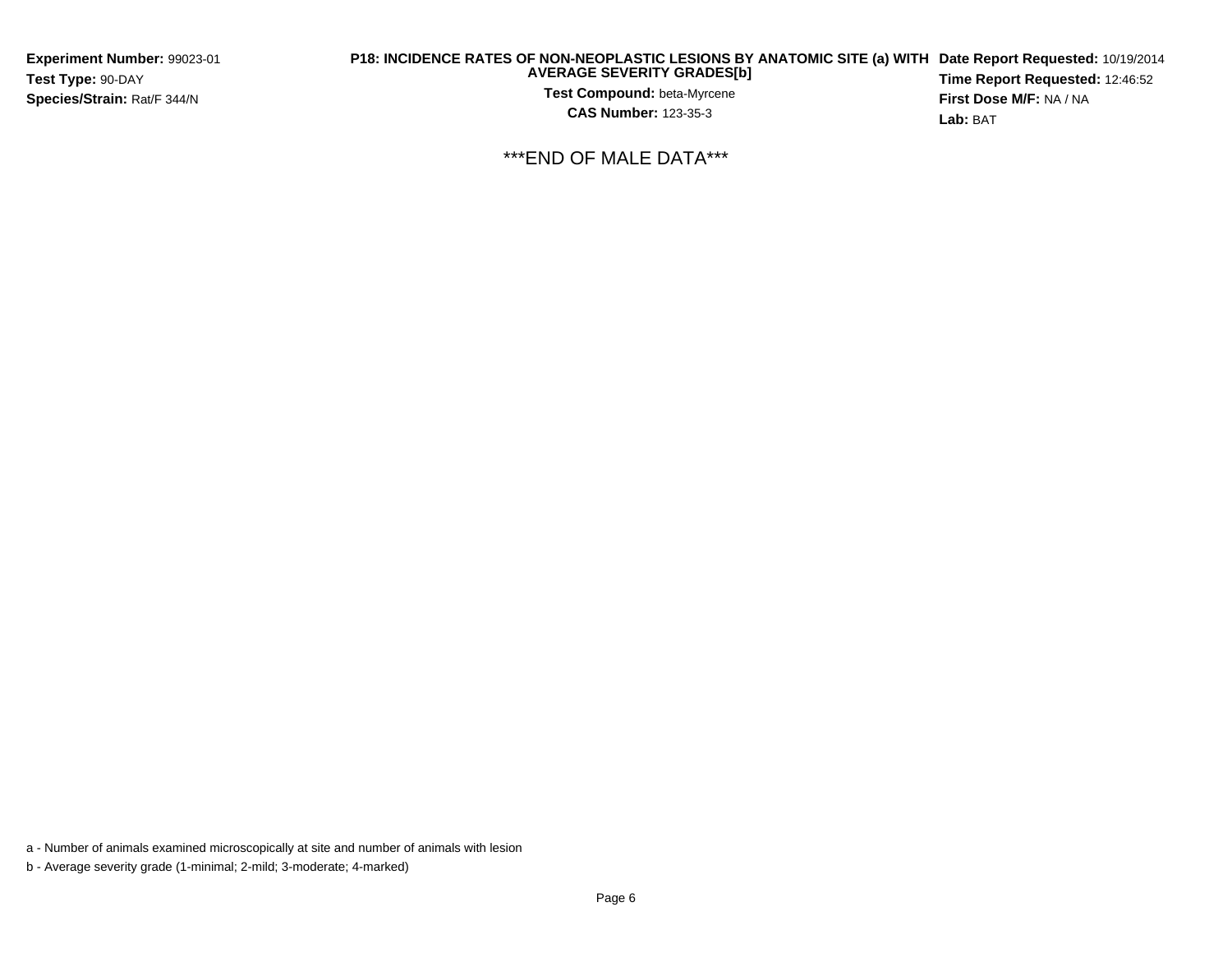| Experiment Number: 99023-01<br>Test Type: 90-DAY<br>Species/Strain: Rat/F 344/N |        | Lab: BAT     | P18: INCIDENCE RATES OF NON-NEOPLASTIC LESIONS BY ANATOMIC SITE (a) WITH Date Report Requested: 10/19/2014<br>Time Report Requested: 12:46:52<br>First Dose M/F: NA / NA |              |              |             |
|---------------------------------------------------------------------------------|--------|--------------|--------------------------------------------------------------------------------------------------------------------------------------------------------------------------|--------------|--------------|-------------|
| F 344/N Rat FEMALE                                                              | 0 G/KG | G/KG<br>0.25 | G/KG<br>0.5                                                                                                                                                              | G/KG<br>1.0  | G/KG<br>2.0  | G/KG<br>4.0 |
| <b>Disposition Summary</b>                                                      |        |              |                                                                                                                                                                          |              |              |             |
| <b>Animals Initially In Study</b><br><b>Early Deaths</b>                        | 10     | 10           | 10                                                                                                                                                                       | 10           | 10           | 10          |
| <b>Dosing Accident</b>                                                          |        |              |                                                                                                                                                                          | 1            |              | 1           |
| <b>Moribund Sacrifice</b>                                                       |        |              |                                                                                                                                                                          |              | $\mathbf{2}$ | 1           |
| <b>Natural Death</b>                                                            |        |              |                                                                                                                                                                          |              | $\mathbf{2}$ | 8           |
| <b>Survivors</b>                                                                |        |              |                                                                                                                                                                          |              |              |             |
| <b>Terminal Sacrifice</b>                                                       | 10     | 10           | 10                                                                                                                                                                       | 9            | 6            |             |
| <b>Animals Examined Microscopically</b>                                         | 10     | 10           | 10                                                                                                                                                                       | 10           | 10           | 10          |
| ALIMENTARY SYSTEM                                                               |        |              |                                                                                                                                                                          |              |              |             |
| Esophagus                                                                       | (10)   | (0)          | (0)                                                                                                                                                                      | (1)          | (10)         | (10)        |
| Intestine Large, Cecum                                                          | (10)   | (0)          | (0)                                                                                                                                                                      | (1)          | (10)         | (10)        |
| Intestine Large, Colon                                                          | (10)   | (0)          | (0)                                                                                                                                                                      | (1)          | (10)         | (10)        |
| Intestine Large, Rectum                                                         | (10)   | (0)          | (0)                                                                                                                                                                      | (1)          | (10)         | (10)        |
| Intestine Small, Duodenum                                                       | (10)   | (0)          | (0)                                                                                                                                                                      | (1)          | (10)         | (10)        |
| Intestine Small, Ileum                                                          | (10)   | (0)          | (0)                                                                                                                                                                      | (1)          | (10)         | (10)        |
| Atrophy                                                                         |        |              |                                                                                                                                                                          |              | 1[3.0]       |             |
| Intestine Small, Jejunum                                                        | (10)   | (0)          | (0)                                                                                                                                                                      | (1)          | (10)         | (10)        |
| Atrophy                                                                         |        |              |                                                                                                                                                                          |              | 1[3.0]       |             |
| Liver                                                                           | (10)   | (1)          | (1)                                                                                                                                                                      | (2)          | (10)         | (10)        |
| Bile Duct, Hyperplasia                                                          |        |              |                                                                                                                                                                          |              | 1[1.0]       |             |
| Fibrosis, Focal                                                                 |        |              |                                                                                                                                                                          | 1[1.0]       |              |             |
| Hepatodiaphragmatic Nodule                                                      |        | 1            | $\mathbf{1}$                                                                                                                                                             | $\mathbf{1}$ | $\mathbf{1}$ |             |
| Inflammation, Chronic                                                           | 1[1.0] |              |                                                                                                                                                                          | 1[1.0]       |              |             |
| Mesentery                                                                       | (0)    | (1)          | (0)                                                                                                                                                                      | (0)          | (0)          | (0)         |
| Fat, Necrosis                                                                   |        | 1[2.0]       |                                                                                                                                                                          |              |              |             |
| Pancreas                                                                        | (10)   | (0)          | (0)                                                                                                                                                                      | (1)          | (10)         | (10)        |
| Acinus, Atrophy, Focal                                                          | 1[1.0] |              |                                                                                                                                                                          |              |              |             |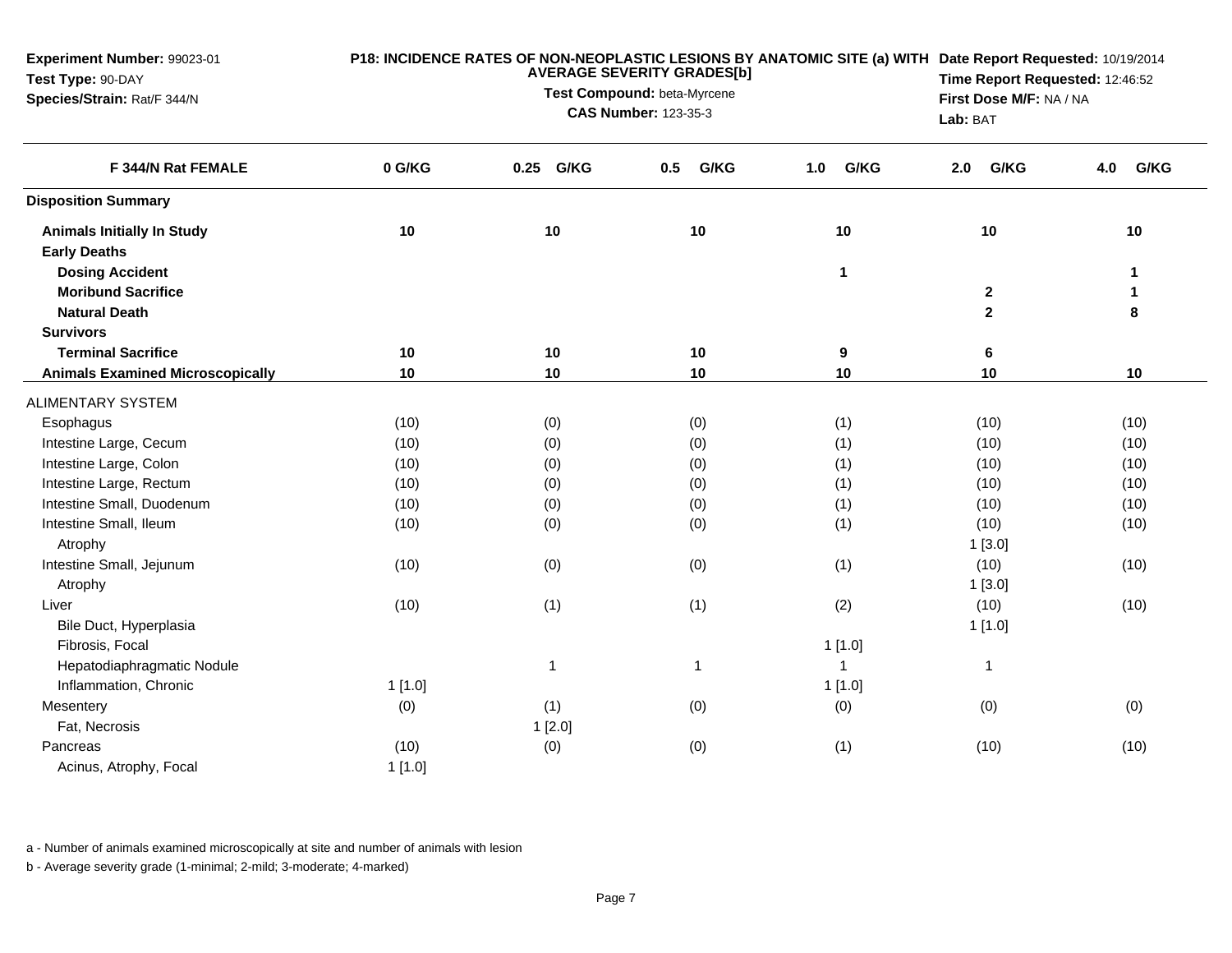| Experiment Number: 99023-01<br>Test Type: 90-DAY<br>Species/Strain: Rat/F 344/N | P18: INCIDENCE RATES OF NON-NEOPLASTIC LESIONS BY ANATOMIC SITE (a) WITH Date Report Requested: 10/19/2014<br><b>AVERAGE SEVERITY GRADES[b]</b><br>Test Compound: beta-Myrcene<br><b>CAS Number: 123-35-3</b> |           |             |             | Lab: BAT    | Time Report Requested: 12:46:52<br>First Dose M/F: NA / NA |  |
|---------------------------------------------------------------------------------|---------------------------------------------------------------------------------------------------------------------------------------------------------------------------------------------------------------|-----------|-------------|-------------|-------------|------------------------------------------------------------|--|
| F 344/N Rat FEMALE                                                              | 0 G/KG                                                                                                                                                                                                        | 0.25 G/KG | G/KG<br>0.5 | 1.0<br>G/KG | G/KG<br>2.0 | 4.0<br>G/KG                                                |  |
| Salivary Glands                                                                 | (10)                                                                                                                                                                                                          | (0)       | (0)         | (1)         | (10)        | (10)                                                       |  |
| Stomach, Forestomach                                                            | (10)                                                                                                                                                                                                          | (0)       | (0)         | (10)        | (10)        | (10)                                                       |  |
| Inflammation, Acute                                                             |                                                                                                                                                                                                               |           |             |             | 4[1.8]      | 10 [2.8]                                                   |  |
| Ulcer                                                                           |                                                                                                                                                                                                               |           |             |             | 2[2.5]      | 3[2.3]                                                     |  |
| Stomach, Glandular                                                              | (10)                                                                                                                                                                                                          | (0)       | (0)         | (1)         | (10)        | (10)                                                       |  |
| CARDIOVASCULAR SYSTEM                                                           |                                                                                                                                                                                                               |           |             |             |             |                                                            |  |
| <b>Blood Vessel</b>                                                             | (10)                                                                                                                                                                                                          | (0)       | (0)         | (1)         | (10)        | (10)                                                       |  |
| Heart                                                                           | (10)                                                                                                                                                                                                          | (0)       | (0)         | (1)         | (10)        | (10)                                                       |  |
| Inflammation, Chronic Active                                                    | $1$ [1.0]                                                                                                                                                                                                     |           |             |             |             |                                                            |  |
| <b>ENDOCRINE SYSTEM</b>                                                         |                                                                                                                                                                                                               |           |             |             |             |                                                            |  |
| <b>Adrenal Cortex</b>                                                           | (10)                                                                                                                                                                                                          | (0)       | (0)         | (1)         | (10)        | (10)                                                       |  |
| Adrenal Medulla                                                                 | (10)                                                                                                                                                                                                          | (0)       | (0)         | (1)         | (10)        | (10)                                                       |  |
| Islets, Pancreatic                                                              | (10)                                                                                                                                                                                                          | (0)       | (0)         | (1)         | (10)        | (10)                                                       |  |
| Parathyroid Gland                                                               | (9)                                                                                                                                                                                                           | (0)       | (0)         | (1)         | (10)        | (10)                                                       |  |
| <b>Pituitary Gland</b>                                                          | (10)                                                                                                                                                                                                          | (0)       | (0)         | (1)         | (10)        | (10)                                                       |  |
| <b>Thyroid Gland</b>                                                            | (10)                                                                                                                                                                                                          | (0)       | (0)         | (1)         | (10)        | (10)                                                       |  |
| <b>GENERAL BODY SYSTEM</b><br>None                                              |                                                                                                                                                                                                               |           |             |             |             |                                                            |  |
| <b>GENITAL SYSTEM</b>                                                           |                                                                                                                                                                                                               |           |             |             |             |                                                            |  |
| <b>Clitoral Gland</b>                                                           | (10)                                                                                                                                                                                                          | (0)       | (0)         | (1)         | (10)        | (10)                                                       |  |
| Ovary                                                                           | (10)                                                                                                                                                                                                          | (0)       | (0)         | (1)         | (10)        | (10)                                                       |  |
| Uterus                                                                          | (10)                                                                                                                                                                                                          | (0)       | (0)         | (1)         | (10)        | (10)                                                       |  |
| Endometrium, Hyperplasia, Cystic                                                | 1[1.0]                                                                                                                                                                                                        |           |             |             | 1[1.0]      |                                                            |  |
| <b>HEMATOPOIETIC SYSTEM</b>                                                     |                                                                                                                                                                                                               |           |             |             |             |                                                            |  |
| <b>Bone Marrow</b>                                                              | (10)                                                                                                                                                                                                          | (0)       | (0)         | (1)         | (10)        | (10)                                                       |  |
| Lymph Node                                                                      | (1)                                                                                                                                                                                                           | (3)       | (5)         | (1)         | (1)         | (0)                                                        |  |
| Deep Cervical, Ectasia                                                          | 1[3.0]                                                                                                                                                                                                        | 3[2.0]    | 4[1.5]      |             | 1[1.0]      |                                                            |  |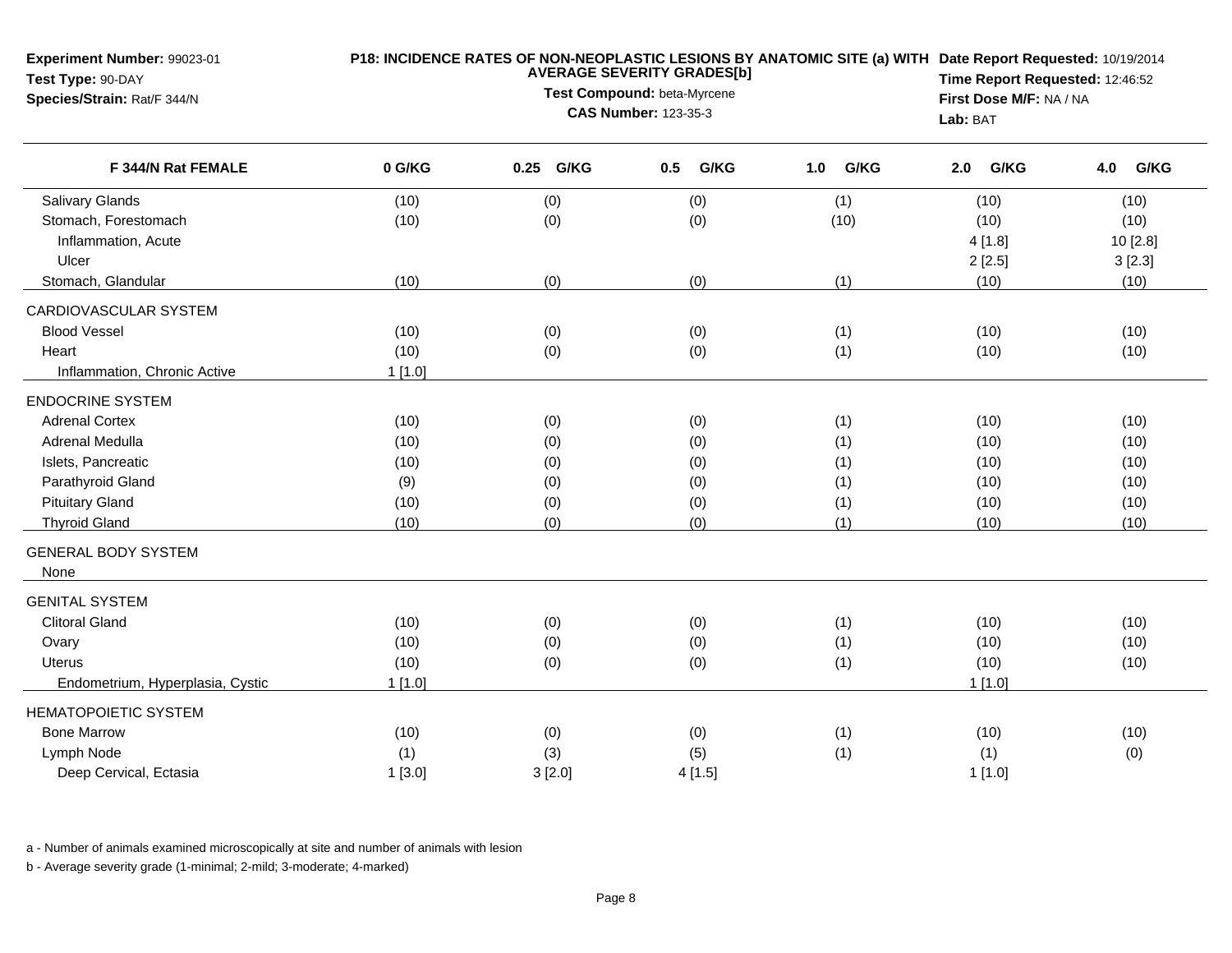| Experiment Number: 99023-01<br>Test Type: 90-DAY<br>Species/Strain: Rat/F 344/N | P18: INCIDENCE RATES OF NON-NEOPLASTIC LESIONS BY ANATOMIC SITE (a) WITH Date Report Requested: 10/19/2014<br><b>AVERAGE SEVERITY GRADES[b]</b><br>Test Compound: beta-Myrcene<br><b>CAS Number: 123-35-3</b> |           |             |             |             | Time Report Requested: 12:46:52<br>First Dose M/F: NA / NA<br>Lab: BAT |  |
|---------------------------------------------------------------------------------|---------------------------------------------------------------------------------------------------------------------------------------------------------------------------------------------------------------|-----------|-------------|-------------|-------------|------------------------------------------------------------------------|--|
| F 344/N Rat FEMALE                                                              | 0 G/KG                                                                                                                                                                                                        | 0.25 G/KG | G/KG<br>0.5 | G/KG<br>1.0 | G/KG<br>2.0 | G/KG<br>4.0                                                            |  |
| Deep Cervical, Hyperplasia, Lymphoid                                            | 1[3.0]                                                                                                                                                                                                        | 3[1.7]    | 5[2.4]      | 1[3.0]      | 1[3.0]      |                                                                        |  |
| Lymph Node, Mesenteric                                                          | (10)                                                                                                                                                                                                          | (0)       | (0)         | (3)         | (10)        | (10)                                                                   |  |
| Atrophy                                                                         |                                                                                                                                                                                                               |           |             | 2[1.0]      | 4 [1.8]     |                                                                        |  |
| Spleen                                                                          | (10)                                                                                                                                                                                                          | (0)       | (10)        | (10)        | (10)        | (10)                                                                   |  |
| Atrophy                                                                         |                                                                                                                                                                                                               |           |             | 1[1.0]      | 10 [1.8]    | 10 [3.8]                                                               |  |
| Thymus                                                                          | (10)                                                                                                                                                                                                          | (0)       | (1)         | (10)        | (10)        | (10)                                                                   |  |
| Atrophy                                                                         |                                                                                                                                                                                                               |           |             |             | 1[3.0]      |                                                                        |  |
| Hemorrhage                                                                      |                                                                                                                                                                                                               |           | 1[2.0]      |             |             |                                                                        |  |
| Necrosis                                                                        |                                                                                                                                                                                                               |           |             |             | 3[1.3]      | 8[2.6]                                                                 |  |
| <b>INTEGUMENTARY SYSTEM</b>                                                     |                                                                                                                                                                                                               |           |             |             |             |                                                                        |  |
| Mammary Gland                                                                   | (10)                                                                                                                                                                                                          | (0)       | (0)         | (1)         | (10)        | (10)                                                                   |  |
| Skin                                                                            | (10)                                                                                                                                                                                                          | (0)       | (0)         | (1)         | (10)        | (10)                                                                   |  |
| MUSCULOSKELETAL SYSTEM                                                          |                                                                                                                                                                                                               |           |             |             |             |                                                                        |  |
| <b>Bone</b>                                                                     | (10)                                                                                                                                                                                                          | (0)       | (0)         | (1)         | (10)        | (10)                                                                   |  |
| NERVOUS SYSTEM                                                                  |                                                                                                                                                                                                               |           |             |             |             |                                                                        |  |
| <b>Brain</b>                                                                    | (10)                                                                                                                                                                                                          | (0)       | (0)         | (1)         | (10)        | (10)                                                                   |  |
| <b>RESPIRATORY SYSTEM</b>                                                       |                                                                                                                                                                                                               |           |             |             |             |                                                                        |  |
| Lung                                                                            | (10)                                                                                                                                                                                                          | (0)       | (0)         | (1)         | (10)        | (10)                                                                   |  |
| Alveolus, Necrosis, Acute                                                       |                                                                                                                                                                                                               |           |             |             |             | 1[4.0]                                                                 |  |
| Inflammation, Chronic                                                           | 4[1.0]                                                                                                                                                                                                        |           |             |             | 4[1.0]      |                                                                        |  |
| Metaplasia, Osseous                                                             | 1[1.0]                                                                                                                                                                                                        |           |             |             | 1[1.0]      | 1[1.0]                                                                 |  |
| Vein, Thrombosis                                                                |                                                                                                                                                                                                               |           |             | 1[2.0]      |             |                                                                        |  |
| Nose                                                                            | (10)                                                                                                                                                                                                          | (0)       | (10)        | (10)        | (10)        | (10)                                                                   |  |
| Inflammation, Chronic                                                           |                                                                                                                                                                                                               |           |             | 9[1.0]      | 4[1.5]      |                                                                        |  |
| Inflammation, Suppurative                                                       |                                                                                                                                                                                                               |           |             | 1[1.0]      | 6[1.7]      | 9[1.8]                                                                 |  |
| Olfactory Epi, Degeneration                                                     |                                                                                                                                                                                                               |           |             | 2[1.5]      | 7[2.9]      | 10 [3.8]                                                               |  |
| Respirat Epith, Necrosis                                                        |                                                                                                                                                                                                               |           |             | 1[1.0]      | 2[2.5]      | 10 [3.8]                                                               |  |